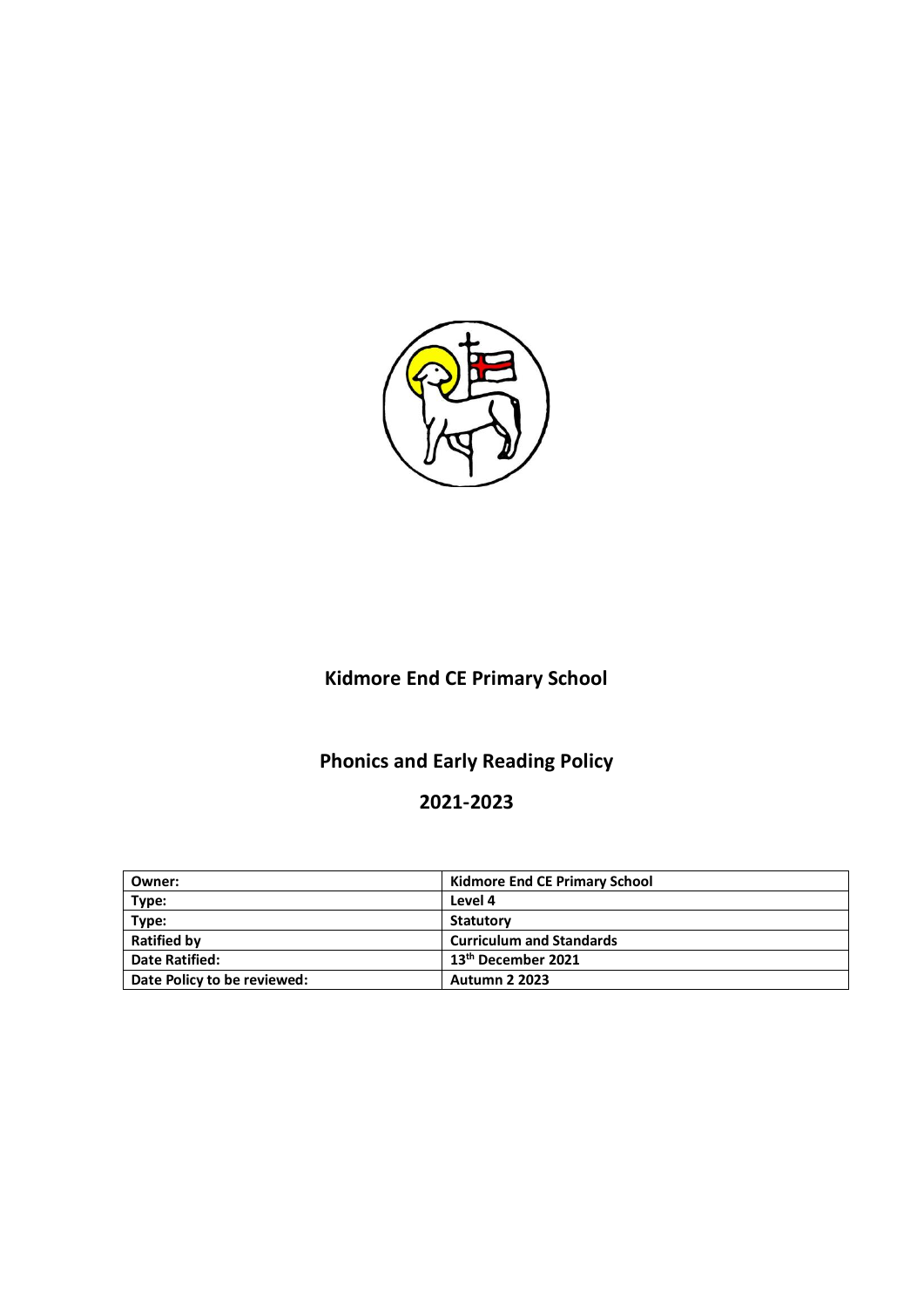# **Kidmore End School Phonics and Early Reading Policy**

## **Intent**

At Kidmore End Primary School, we believe that it is essential that **all** children become confident, successful, fluent readers. To do so, we aim for all children to develop competence in word reading; promote and develop language; and ensure that throughout their time at Kidmore End Primary School they experience a range of high-quality texts leading to a strong reading culture and to a love of reading. We believe in the importance of teaching children systematic synthetic phonics as a firm foundation for reading. Being able to read most words 'at a glance', supports children in being free to focus on the meaning of what has been read.

We intend for all pupils to achieve to their full potential and will ensure this happens by:

- Following a systematic synthetic programme with fidelity
- Ensuring that all children participate in high-quality phonics sessions
- Tracking children from the start to ensure that no child falls behind
- Ensuring all staff are experts in the teaching of reading
- Appointing a designated phonics lead
- Developing strong relationships between home and school
- Promoting a love of reading
- Ensuring children apply their phonic knowledge in reading and writing across the full curriculum

#### **Implementation**

In KS1 we follow the Rising Stars Reading Planet Rocket Phonics programme which is a fully resourced systematic synthetic phonics programme. Rocket Phonics combines the alphabetic code knowledge and skills that are needed to learn to read and write, with language-rich children's literature. This approach will embed phonics in context, and support a love of reading and writing from the outset.

Organisation:

- At Kidmore End Primary School phonics is taught daily in KS1 by teachers who are fully trained to teach phonics. The class Teaching assistants are also fully trained and can support and deliver phonics as needed. The phonics programme is started at the beginning of the Reception year.
- In Reception, phonics is taught in the morning, as a whole class. At the start of the academic year, the phonics lesson lasts 20 minutes, increasing as the year progresses. Each lesson begins with a teacher input. The children then go into smaller groups to apply their learning. To begin with, 2 sounds a week are taught and the phonics programme alternates between blending and segmenting to ensure these skills are embedded as progress is made through the programme. All children complete a phonics workbook as part of their phonics teaching and learning. By the end of Reception, children will have an hour of phonics a day through a variety of activities throughout the day.
- In Year 1, phonics is taught in the morning, as a whole class. The phonics lesson lasts 30 minutes and begins with a teacher input. The children then go into smaller groups to apply their learning.
- In Year 2 and into lower KS2 many children will be working on the NC expectations for spelling and phonics. Where children need additional support, phonics is taught using the Rocket Phonics resources in small groups or 1:1 if necessary.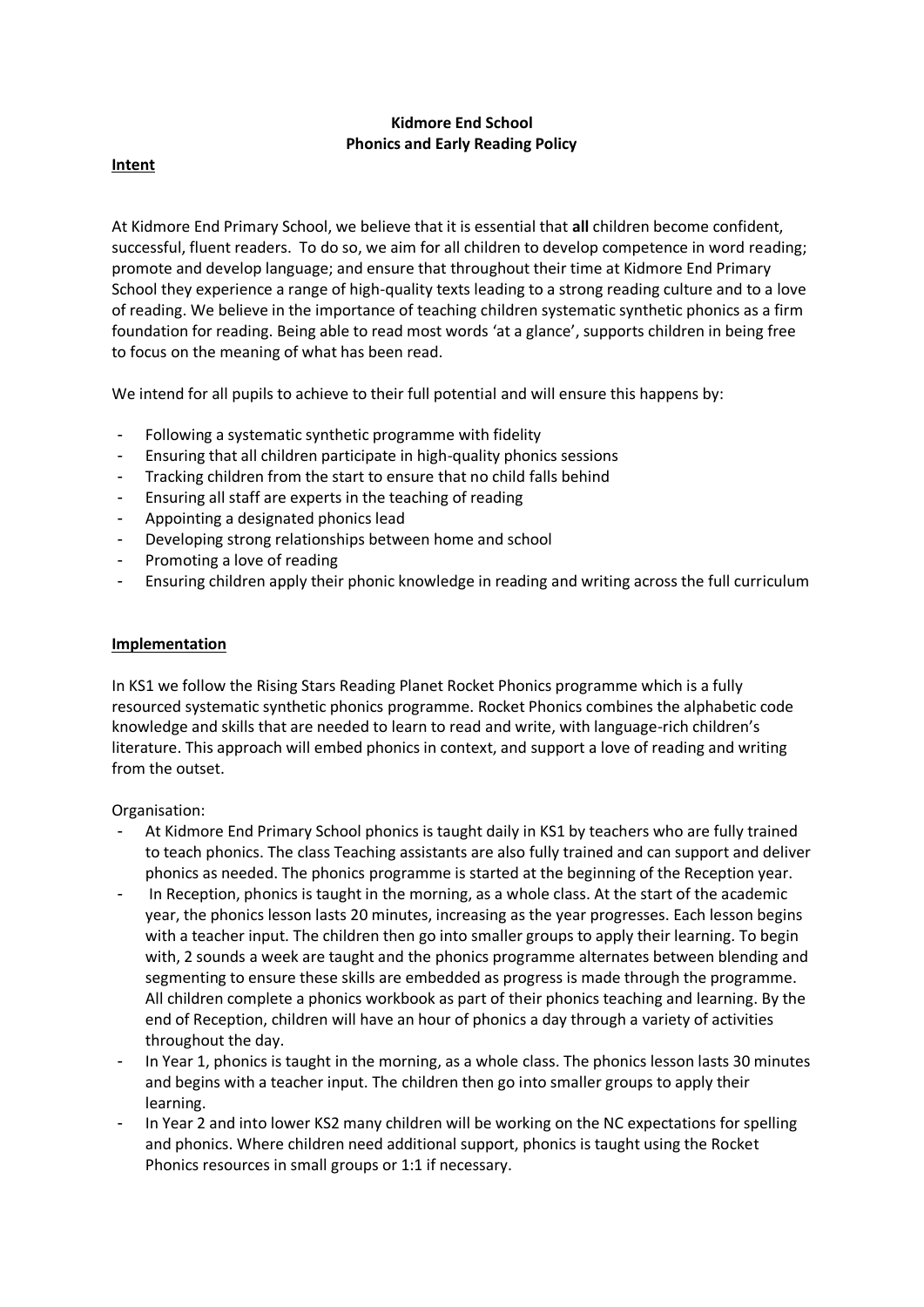- Rocket Phonics is an online programme with many e resources which can be assigned to groups of children or an individual child, so lends itself to the remote teaching of phonics if necessary.

# Expectations:

- Children are taught 50+ graphemes that represent 44 speech sounds
- Children are introduced to a selection of unusual words using GPC's not yet introduced
- Children are taught to blend to read words and sentences.
- Children are taught the necessary skills for handwriting so that letters can be formed correctly including lower and upper case.
- Children are taught to segment and blend to write words and sentences.
- Rising stars Target reading books and Rocket phonics reading books are used for children to practice decoding. Some Oxford Reading Tree books are also part of our reading scheme and are carefully aligned to the Rocket Phonics progression. There is a range of fully decodable Fiction and non- fiction books for children to read at school and to take home.
- Children will have lots of opportunities to read throughout the day at school. This will range from 1:1 reading to sharing a big book as a class.
- Please see page 42 of Rocket Phonics Teaching Guide 1 for the Half termly expectations from Rocket Phonics for YR and Y1.
- In Year 2, children follow the expectations for phonics and spelling in the National Curriculum.

#### Progression:

In KS1 the phonics programme follows a clear path through the code- please see page 41 of the Rocket Phonics Teaching Guide 1

#### Teaching sequence:

See page 15 of the Rocket Phonics Teaching Guide 1

#### Pseudo words:

Pseudo words or nonsense words are used in the year 1 phonics screening check. The Rocket Phonics programme does not discreetly teach pseudo words, but teaches children the phonics skills to decode any words they come across. In preparation for the screening check, children are introduced to pseudo words in year 1.

#### Vocabulary

- Through the Rocket Phonics programme, we will expose children to words they can decode but are not yet familiar with so extending their vocabulary.
- Vocabulary rich environments are promoted at Kidmore End Primary School. Children are introduced to new vocabulary through a range of stories and conversation opportunities. Vocabulary development is also encouraged through valuable teacher interactions.

#### Terminology

Specific phonics terminology is used with children across the school and is regularly shared with parents. see Rockets Phonics glossary on page 13 of Teachers Guide 1

#### Environment and resources

Rocket phonics resources such as flashcards, workbooks, sound cards and friezes are used throughout Reception and KS1 for consistency and into KS2 where appropriate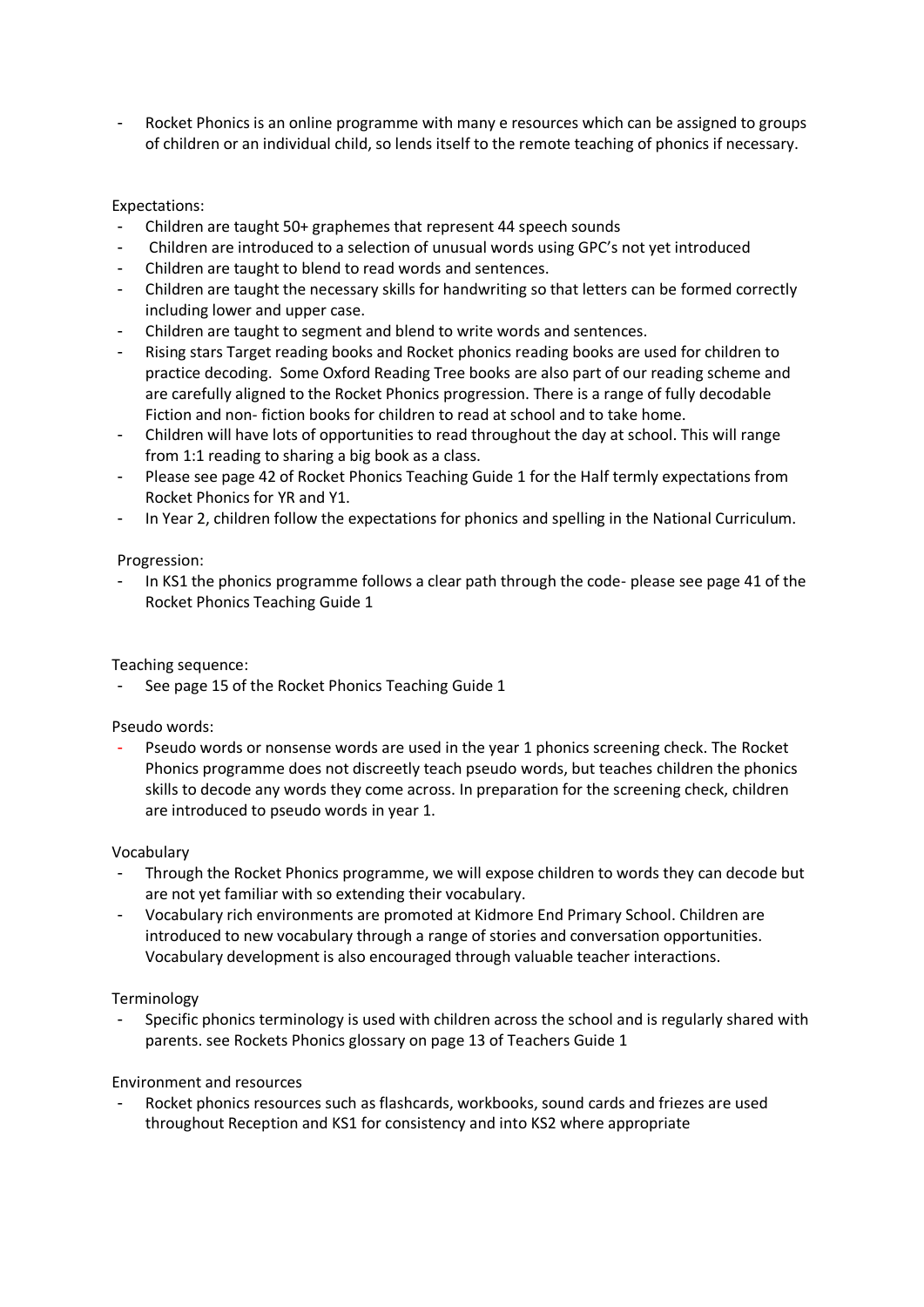Blending and segmenting

- We follow a consistent approach from all practitioners alternating between blending and segmenting
- The use of strategies such as oral blending and segmenting, modelling, scaffolding and moving towards independence. We follow the approaches outlined on pages 20 and 21 of the Rocket Phonics Teaching Guide 1.

Common exception words (tricky words)

- Will be taught within the SSP programme and will link with the reading books sent home and weekly spellings in KS1.
- Children are introduced to these tricky words right from the start of the programme and are taught how to read and write these tricky words. Flashcards are used in school and are sent home too. Repetition through the use of the flashcards is used to help embed these tricky words right from the start.

Decodable readers

- Children have access to decodable readers from the start of our reading scheme at Kidmore End.
- Decodable reading books are assigned to children to read out loud to an adult. Reading books are read at school and are taken home too. Children are encouraged to read at home daily and progress is recorded in the reading logs.
- Alongside the decodable reading book, children will be offered another high quality text, which may not be fully decodable to share at home.
- Children will read books matched with their phonic knowledge e.g. not encounter words containing GPCs or exception words they have not yet been taught at school as part of the Rocket Phonics programme.
- Books are changed approximately twice a week.
- E books can also been assigned to classes or individuals if needed during remote teaching.

#### Dictation

Dictation is used to enable the children to practice writing words to begin with then progressing to sentences. Words include only GPCs and exception words that have been taught in school.

Enhancement offer

- In Reception, our phonics provision is enhanced throughout the day through conversations and interactions with the children which promote phonological awareness and development
- Children are encouraged to further their phonics skills through their independent learning through accessing phonics resources available through continuous provision both inside and outside. A phonics challenge table is updated regularly to match the current phoneme or tricky word being taught, offering further opportunities for children to apply their skills and knowledge.
- In Yr 1, children can access a phonics activity during continuous provision linked to the daily phonics lesson.
- Where appropriate, children may encounter GPC's not yet covered in the phonics programme

#### Challenge

- We extend children who are more proficient with the code by asking them to decode and encode words with more phonemes or polysyllabic words. Where appropriate, teachers may introduce the alternative phonemes for graphemes.
- Dictations could be used to extend to longer sentences or encourage children to develop their own.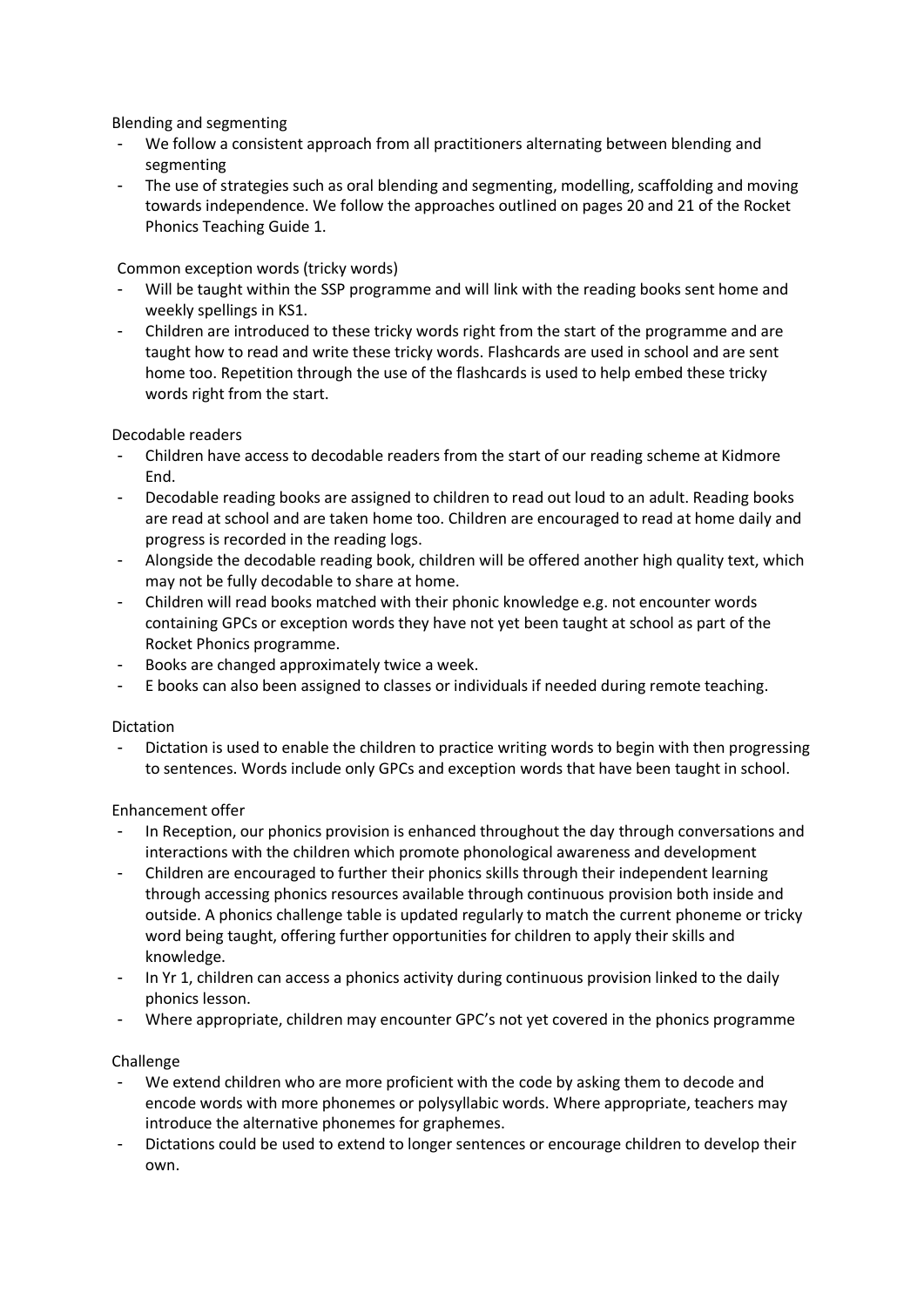Children at risk of reading failure:

Children who are at risk of reading failure are identified as soon as possible after the start of the teaching of the SSP programme. Children are profiled for SEND to investigate if there are any indicators as to why they are struggling.

- Regular observations and assessments to identify children who are struggling are made a priority.
- Support is targeted where needed during daily phonics sessions.
- Resources are adapted to support individual children
- Some children read daily.
- Where support is needed, immediate targeted practice is offered on the content from that day but also additional practice based on additional ongoing need such as blending and or segmenting.

#### Older children in KS2:

Children are profiled using the Rocket phonics assessment to identify any gaps in phonics knowledge.

In KS2, children who need additional support, continue to use the appropriate and age related rocket phonics programme and resources.

Regular assessment identifies gaps in phonics. This will include, but is not limited to, Rocket Phonics assessments and phonics screening, this identifies key areas for focus and helps to inform groupings. We aim to support these children on a regular basis for as long as they need it. This could be on a 1:1 basis, small group work or adaptions to the lesson such as extra dictation.

Home school links

- Regular open communication with parents as well as more formal opportunities to communicate such as reading logs, parents Evenings and reports.
- Yearly Phonics and reading parents afternoon
- Clear expectations for home- daily reading in KS1 and KS2 either to an adult or to themselves
- How to help your child with phonics and reading document shared with parents see additional document/appendix

#### CPD

To ensure that all practitioners are experts in the teaching of phonics, we ensure that regular training takes place for all teaching staff across the school, including any updates to the Rocket Phonics scheme. We ensure staff new to the school or new to key stages receive full training on the Rocket Phonics programme. Where staff need more support we share expertise amongst staff through learning walks, observations, and discussions in staff meetings. Staff meet regularly to plan together, share ideas and practise their phonics teaching. The online Rocket Phonics training package means that all staff have access to up to date training videos and resources.

#### Assessment

All children will undertake the baseline assessment for Rocket Phonics at the start of the year in Reception, Yr 1 and Y2. Teachers will target these assessments towards specific children who need extra support in lower KS2.